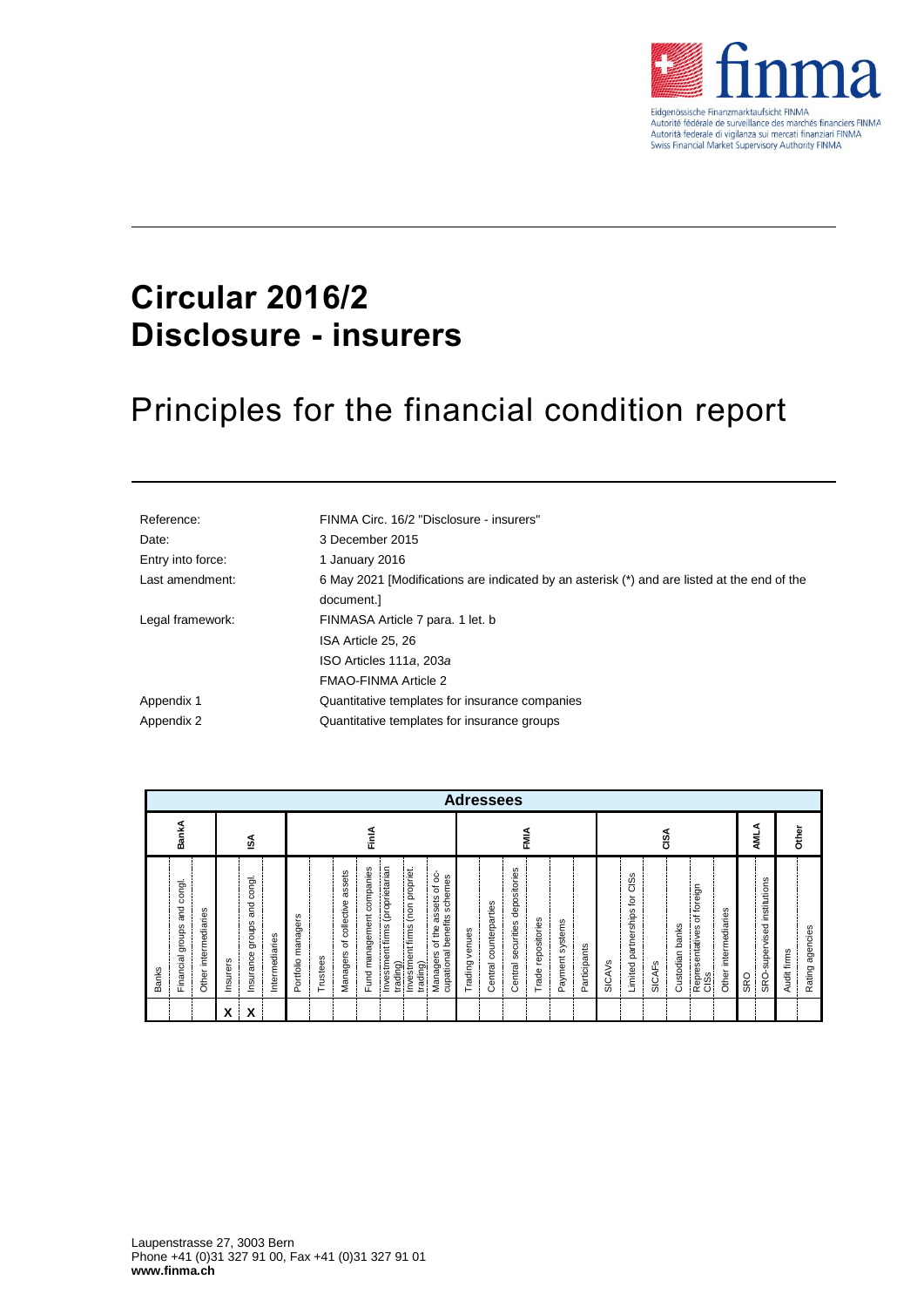## **Index**



| ı.   | <b>Purpose</b>                                                | Margin no.         | $1 - 2$   |
|------|---------------------------------------------------------------|--------------------|-----------|
| Ш.   | <b>Scope of application</b>                                   | Margin no.         | $3 - 4$   |
| Ш.   | <b>General provisions</b>                                     | Margin no.         | $5 - 11$  |
| IV.  | Report on the financial condition of insurance com-<br>panies | Margin no.         | $12 - 82$ |
| A    | <b>Business activities</b>                                    | Margin no.         | $18 - 24$ |
| B    | Performance                                                   | Margin no.         | $25 - 34$ |
| C    | Corporate governance and risk management                      | Margin no.         | $35 - 40$ |
| D    | <b>Risk profile</b>                                           | Margin no.         | $41 - 53$ |
| E    | Valuation                                                     | Margin no.         | $54 - 67$ |
| F    | Capital management                                            | Margin no.         | $68 - 72$ |
| G    | Solvency                                                      | Margin no.         | $73 - 82$ |
| V.   | Report on the financial condition of insurance<br>groups      | Margin no.         | 83-99     |
| VI.  | <b>Overall financial condition report</b>                     | Margin no. 100-101 |           |
| VII. | <b>Quantitative templates</b>                                 | Margin no. 102-104 |           |
|      | <b>VIII. Responsibility (sign-off)</b>                        | Margin no.         | 105       |
| IX.  | <b>Publication requirements and deadlines</b>                 | Margin no. 106-115 |           |
| Х.   | <b>Transitional provisions</b>                                | Margin no. 116-118 |           |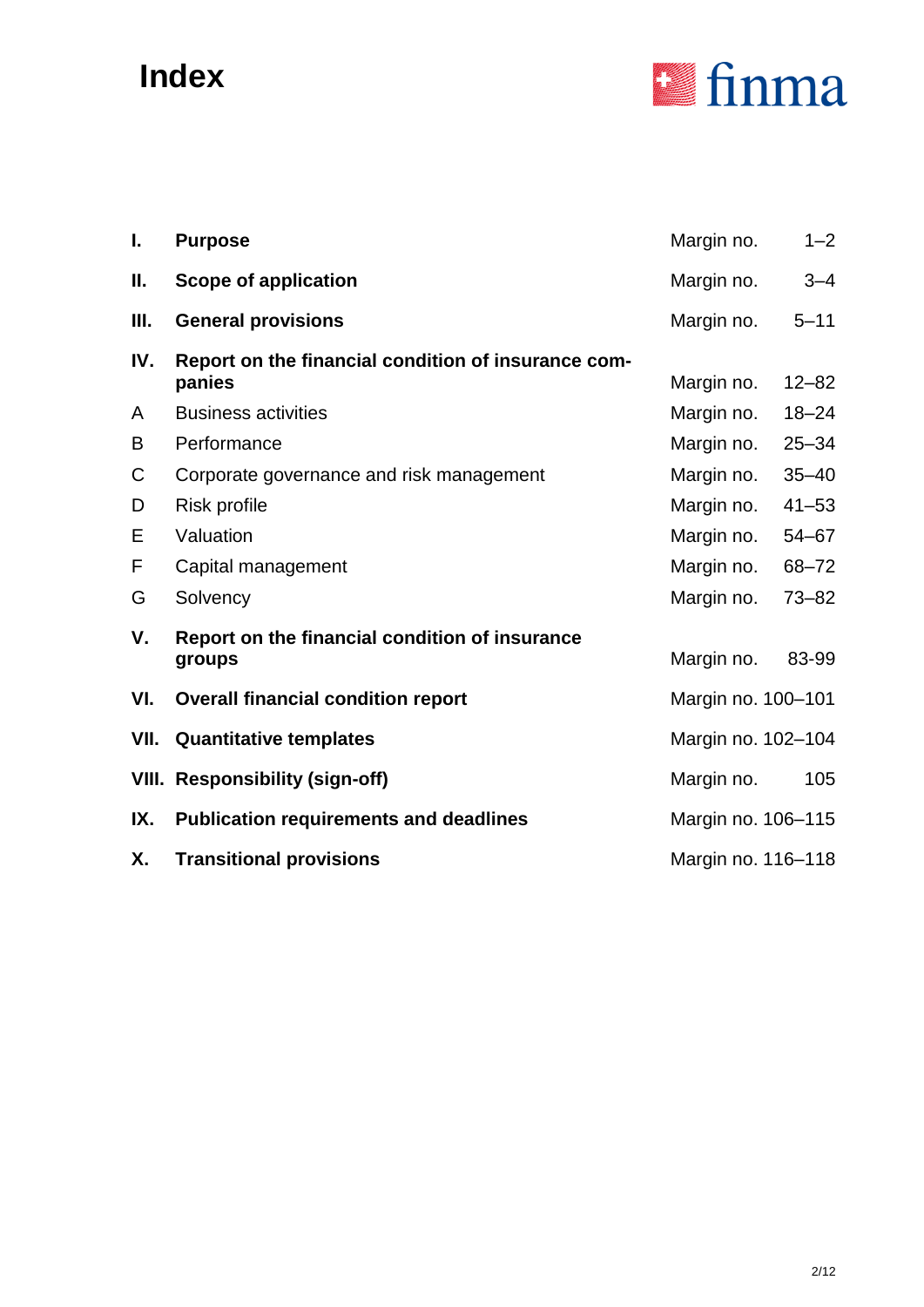

#### **I. Purpose**

This circular expands on Articles 111*a* and 203*a* of the Insurance Supervision Ordinance (ISO; SR 961.011) on the financial condition report of supervised insurance companies, groups and conglomerates. 1

It describes the basic contents and structure of the financial condition report and the minimum requirements for the type and contents of the disclosure. 2

### **II. Scope of application**

This circular applies to all insurance companies as defined in Article 2 para. 1 lets. a and b of the Insurance Supervision Act (ISA; SR 961.01) and to insurance groups and conglomerates (insurance groups) as defined in Article 2 para. 1 let. d and Articles 65 and 73 ISA which are subject to group and/or conglomerate supervision. 3

Insurance companies authorised to operate in insurance sector C3 (reinsurance by captives) are out of scope. 4

#### **III. General provisions**

| The financial condition report (FCR) is formulated in such a way as to be comprehensible to |  |
|---------------------------------------------------------------------------------------------|--|
| the policyholders and the entitled beneficiaries.                                           |  |

It focuses on the previous financial year (the reporting period). 6

It is published in one of the official languages of the Swiss Confederation or in English. 7

As a matter of principle, the annual report is deemed to be the statutory single-entity financial statements or audited single-entity or consolidated financial statements based on recognised accounting standards, as specified in the Accounting Standards Ordinance [RSO; SR 221.432]. 8

The external auditor's summary report to the annual general meeting (as per Art. 728*b* para. 2 CO) is to be appended to the FCR. It is recommended that the annual report on which the FCR is based should be published in the appendix to the FCR. 9

If an insurance company or group publishes its annual report separately from the FCR, the FCR can make reference to the annual report whenever the information to be published has already been published in the same form. 10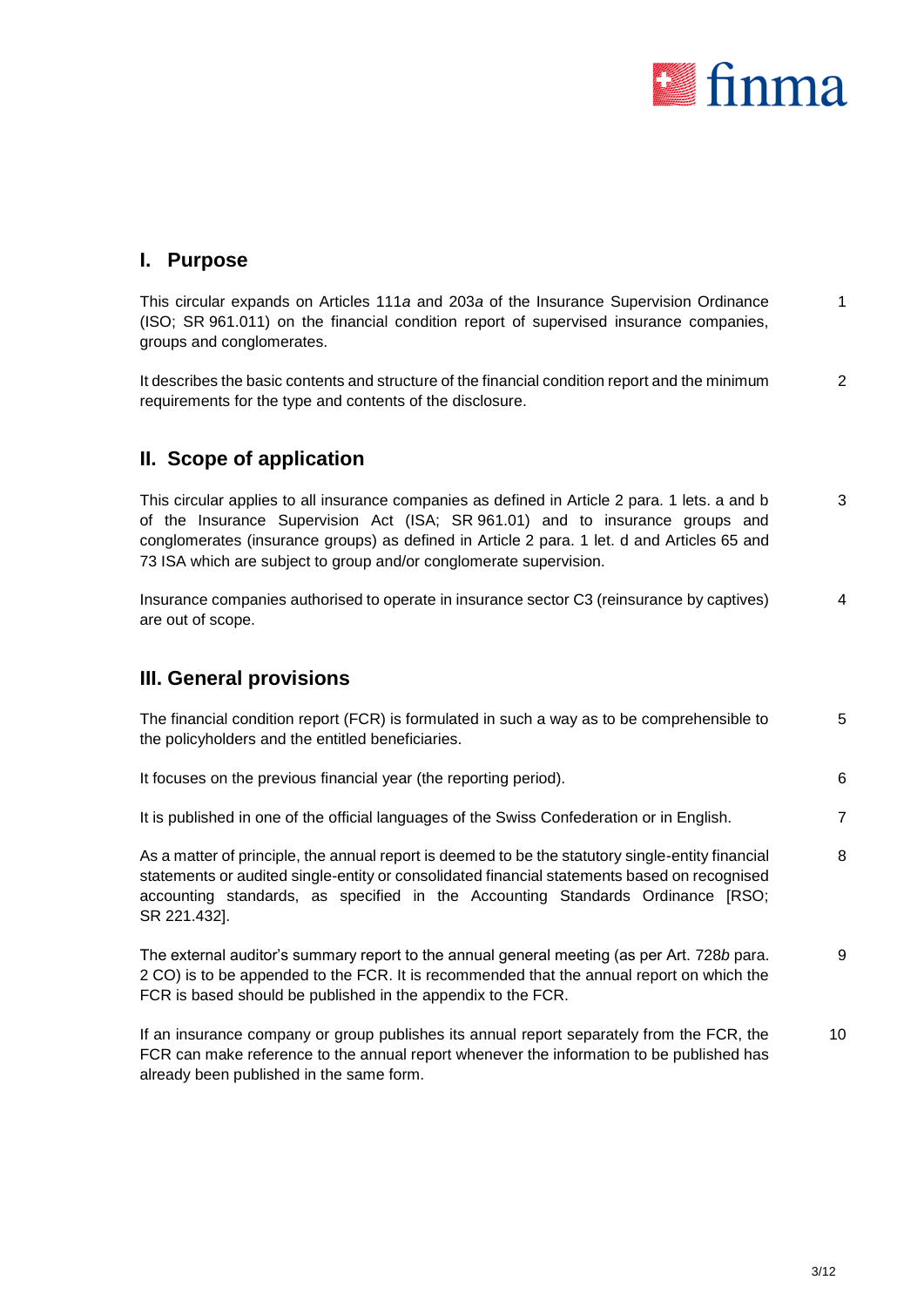

The insurance company or group ensures that the published information is consistent with the information prepared for reporting to FINMA in accordance with Article 25 ISA and Article 53 ISO. 11

### **IV. Report on the financial condition of insurance companies**

The report to be published by insurance companies shall contain narrative information in both quantitative and qualitative form. It is supplemented with the quantitative templates prescribed by FINMA (see section [VII\)](#page-9-0). 12 When drafting the FCR, the insurance company takes due account of the particular features, size and complexity of the business. 13 Insurance companies in supervisory category 2 and insurance groups with insurance companies in supervisory category 2 shall disclose information on their management of climate-related financial risks in the appropriate sections of the FCR. 13.1\* The disclosures include the following information at a minimum: 13.2\* 13.2\* • the main features of the governance structure at the insurance company to enable it to identify, evaluate, manage, monitor and report on climate-related financial risks; 13.3\* description of the short-, medium- and long-term climate-related financial risks and their impact on the insurance company's business and risk strategy and any effects on existing risk categories; 13.4\* risk management structures and processes in place to identify, evaluate and manage climate-related financial risks; 13.5\* quantitative information (targets and key data) on climate-related financial risks including the methodology used. 13.6\* Insurance companies must disclose the criteria and methods used to evaluate the materiality of climate-related financial risks. 13.7\* The structure of the FCR reflects the requirements set out in subsections IV.A (Business activities), IV.B (Performance), IV.C (Governance and risk management), IV.D (Risk profile), IV.E (Valuation), IV.F (Capital management) and IV.G (Solvency). 14

The report includes a brief, clearly formulated management summary which describes any material changes in the reporting period in relation to the subsections specified in margin notes 18 to 82. 15

On request, FINMA can release insurance companies from the requirement to publish certain categories of information if there are reasonable grounds for doing so. 16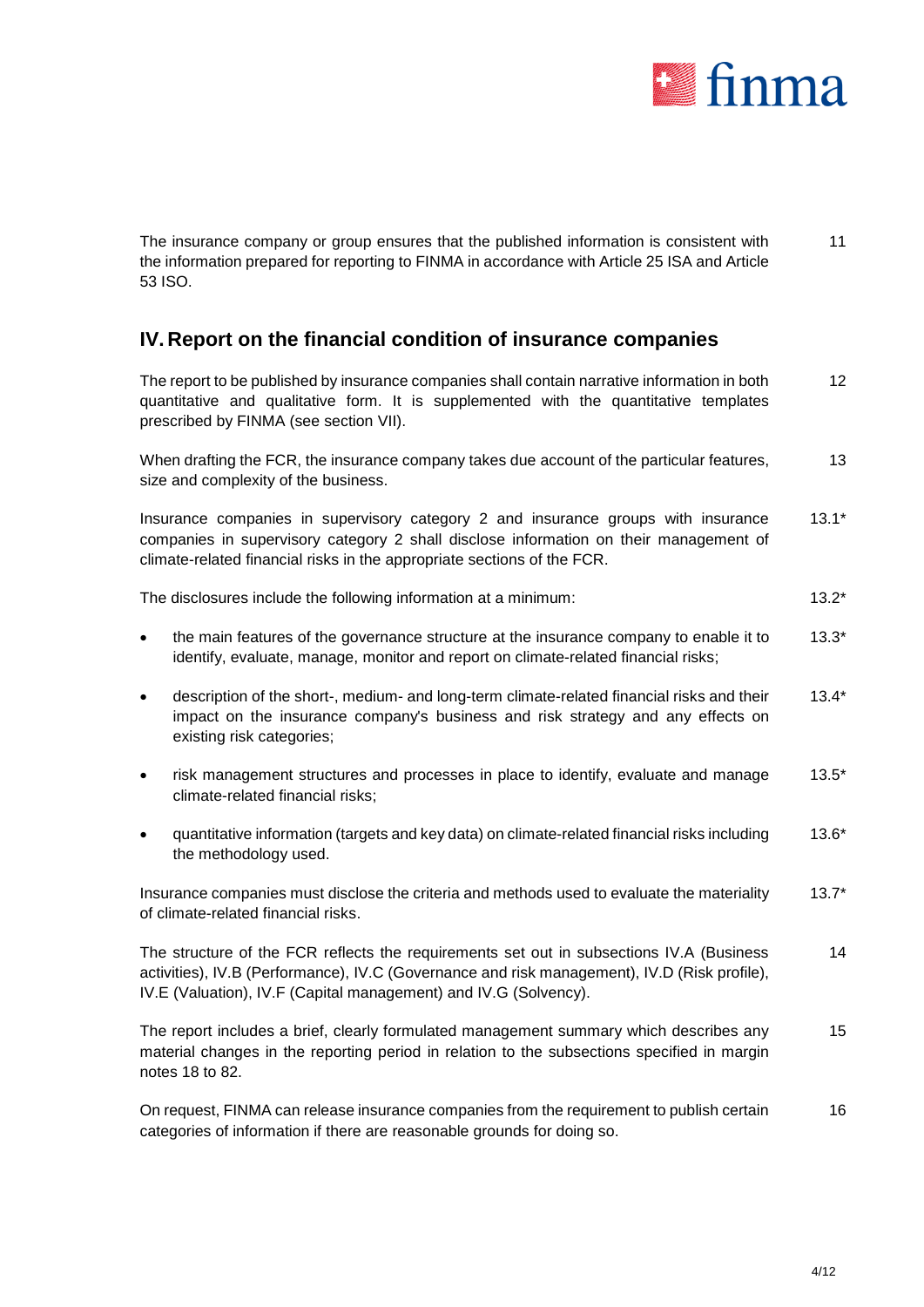

| The following provisions do not apply to insurance companies domiciled outside Switzerland:                                                                                                  | 17    |
|----------------------------------------------------------------------------------------------------------------------------------------------------------------------------------------------|-------|
| Section IV.C                                                                                                                                                                                 |       |
| Section IV.D                                                                                                                                                                                 |       |
| Section IV.E                                                                                                                                                                                 |       |
| Section IV.F                                                                                                                                                                                 |       |
| Section IV.G.                                                                                                                                                                                |       |
| <b>Business activities</b><br>Α.                                                                                                                                                             |       |
| The report contains at least the following information about the insurance company's<br>business activities:                                                                                 | 18    |
| information about the company's strategy, objectives and key business segments<br>٠                                                                                                          | 19    |
| information about whether the insurance company belongs to a group and information<br>٠<br>about group transactions / business activities which are relevant for the insurance com-<br>pany  | 20    |
| information about major shareholders within the meaning of Article 4 para. 2 let. f. ISA<br>٠                                                                                                | 21    |
| a list of major branches<br>٠                                                                                                                                                                | 22    |
| information about the company's external auditors as per Article 28 ISA<br>٠                                                                                                                 | 23    |
| significant unusual events.                                                                                                                                                                  | 24    |
| Performance<br>В.                                                                                                                                                                            |       |
| The report contains at least the following qualitative and quantitative information about the<br>insurance company's underwriting performance:                                               | 25    |
| information about premiums, costs, claims/benefits during the reporting period (as dis-<br>closed in the annual report)                                                                      | 26    |
| comparison with the corresponding information from the previous reporting period                                                                                                             | 27    |
| remarks on the above information in the segmentation as provided in the quantitative<br>template "Performance Non-Life Solo", "Performance Life Solo" and "Performance Solo<br>Reinsurance". | $28*$ |
| The report contains at least the following qualitative and quantitative information about the<br>insurance company's financial performance:                                                  | 29    |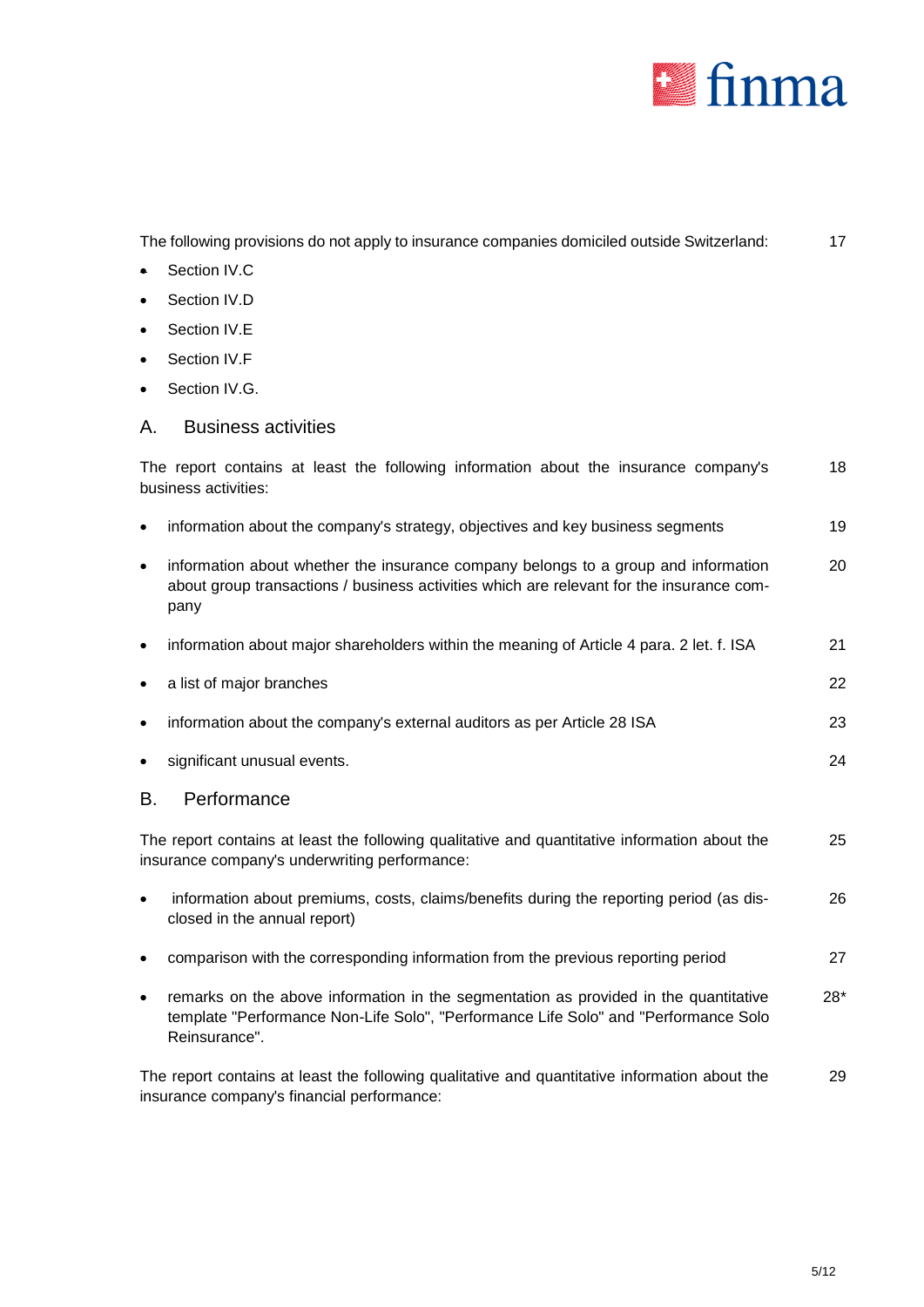

| $\bullet$ | information about income and expenses from/for investments during the reporting period<br>(as disclosed in the annual report), by asset class                                                      | 30 |
|-----------|----------------------------------------------------------------------------------------------------------------------------------------------------------------------------------------------------|----|
| $\bullet$ | comparison with the corresponding information from the previous reporting period                                                                                                                   | 31 |
| ٠         | remarks on the above information                                                                                                                                                                   | 32 |
| $\bullet$ | information about profits and losses recognised directly in equity.                                                                                                                                | 33 |
|           | The report contains information about other material income and expenses during the<br>reporting period and a comparison with the corresponding information from the previous<br>reporting period. | 34 |
| C.        | Corporate governance and risk management                                                                                                                                                           |    |
|           | The report contains, at minimum, information about the composition of the board of directors<br>and executive board of the insurance company and any changes during the reporting period.          | 35 |
|           | The report contains at least the following information about the insurance company's risk<br>management:                                                                                           | 36 |
|           | Description of the system used, including risk strategies, methods and processes                                                                                                                   | 37 |
| $\bullet$ | Description of the Risk Management, Internal Audit and Compliance functions and their<br>implementation in the insurance company                                                                   | 38 |
| $\bullet$ | Material changes in risk management during the reporting period                                                                                                                                    | 39 |
|           | The report contains a general description of the internal control system implemented at the<br>insurance company.                                                                                  | 40 |
| D.        | <b>Risk profile</b>                                                                                                                                                                                |    |
|           | The report contains qualitative and quantitative information about the insurance company's<br>risk profile:                                                                                        | 41 |
|           | The information is broken down into the following risk categories:                                                                                                                                 | 42 |
|           | Insurance risk                                                                                                                                                                                     | 43 |
| $\bullet$ | Market risk                                                                                                                                                                                        | 44 |
| ٠         | Credit risk                                                                                                                                                                                        | 45 |
|           | Operational risk (at minimum, qualitative information)                                                                                                                                             | 46 |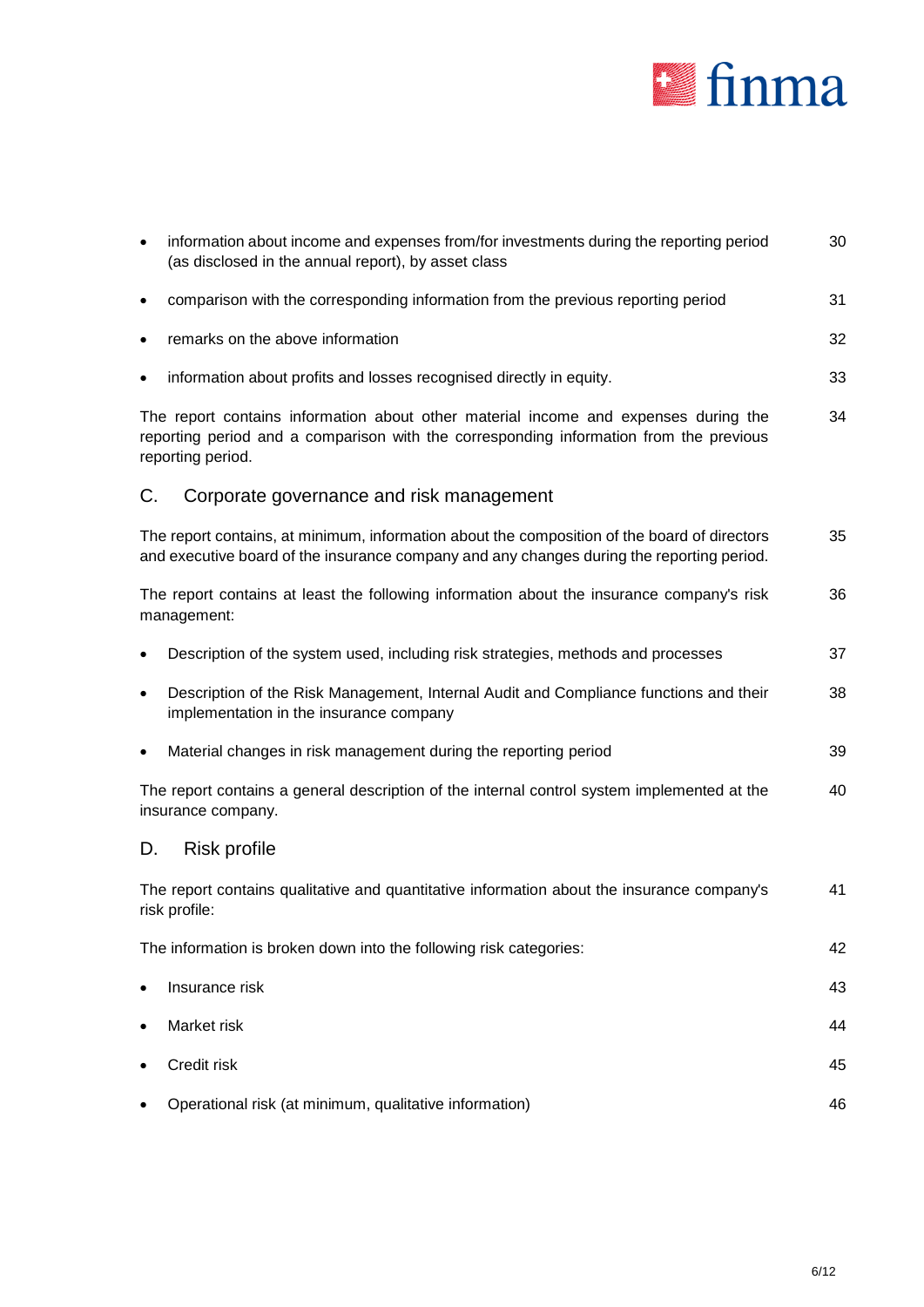

|           | Other material risks (at minimum, qualitative information).                                                                                                                                                                                                        | 47 |
|-----------|--------------------------------------------------------------------------------------------------------------------------------------------------------------------------------------------------------------------------------------------------------------------|----|
|           | The report contains at least the following information about the insurance company's risk<br>exposure during the reporting period, including its exposure due to material off-balance-sheet<br>positions and risks transferred to special purpose vehicles (SPVs): | 48 |
| $\bullet$ | Description of the material risks to which the company is exposed, including any material<br>changes during the reporting period                                                                                                                                   | 49 |
| $\bullet$ | Description of the measures taken to assess these risks within the company, including<br>any material changes during the reporting period.                                                                                                                         | 50 |
|           | The report also contains:                                                                                                                                                                                                                                          | 51 |
|           | A description of the material risk concentrations to which the insurance company is ex-<br>posed.                                                                                                                                                                  | 52 |
| $\bullet$ | A description of the tools used to reduce risk and of the processes used to monitor the<br>ongoing effectiveness of these tools.                                                                                                                                   | 53 |
| Е.        | Valuation                                                                                                                                                                                                                                                          |    |
|           | The report contains at least the following information about the market-consistent asset<br>valuation, as used for solvency purposes:                                                                                                                              | 54 |
| $\bullet$ | Value of the assets, broken down by asset class (as per the breakdown in the quantitative<br>templates)                                                                                                                                                            | 55 |
| $\bullet$ | Description of the basis and methods used for the valuation                                                                                                                                                                                                        | 56 |
| $\bullet$ | For each asset class, quantitative and qualitative explanatory notes if there are significant<br>discrepancies in the basis and methods between the valuation for solvency purposes<br>and the valuation for the annual report.                                    | 57 |
|           | The report contains at least the following information about the market-consistent valuation<br>of provisions for insurance obligations, as used for solvency purposes:                                                                                            | 58 |
|           | Gross and net value of the provisions for insurance obligations                                                                                                                                                                                                    | 59 |
|           | Description of the basis, methods and key assumptions used in the valuation                                                                                                                                                                                        | 60 |
|           | Quantitative and qualitative explanatory notes if there are significant discrepancies in the<br>basis, methods and key assumptions between the valuation for solvency purposes and<br>the valuation for the annual report.                                         | 61 |
|           | The report contains at least the following information about the risk margin:                                                                                                                                                                                      | 62 |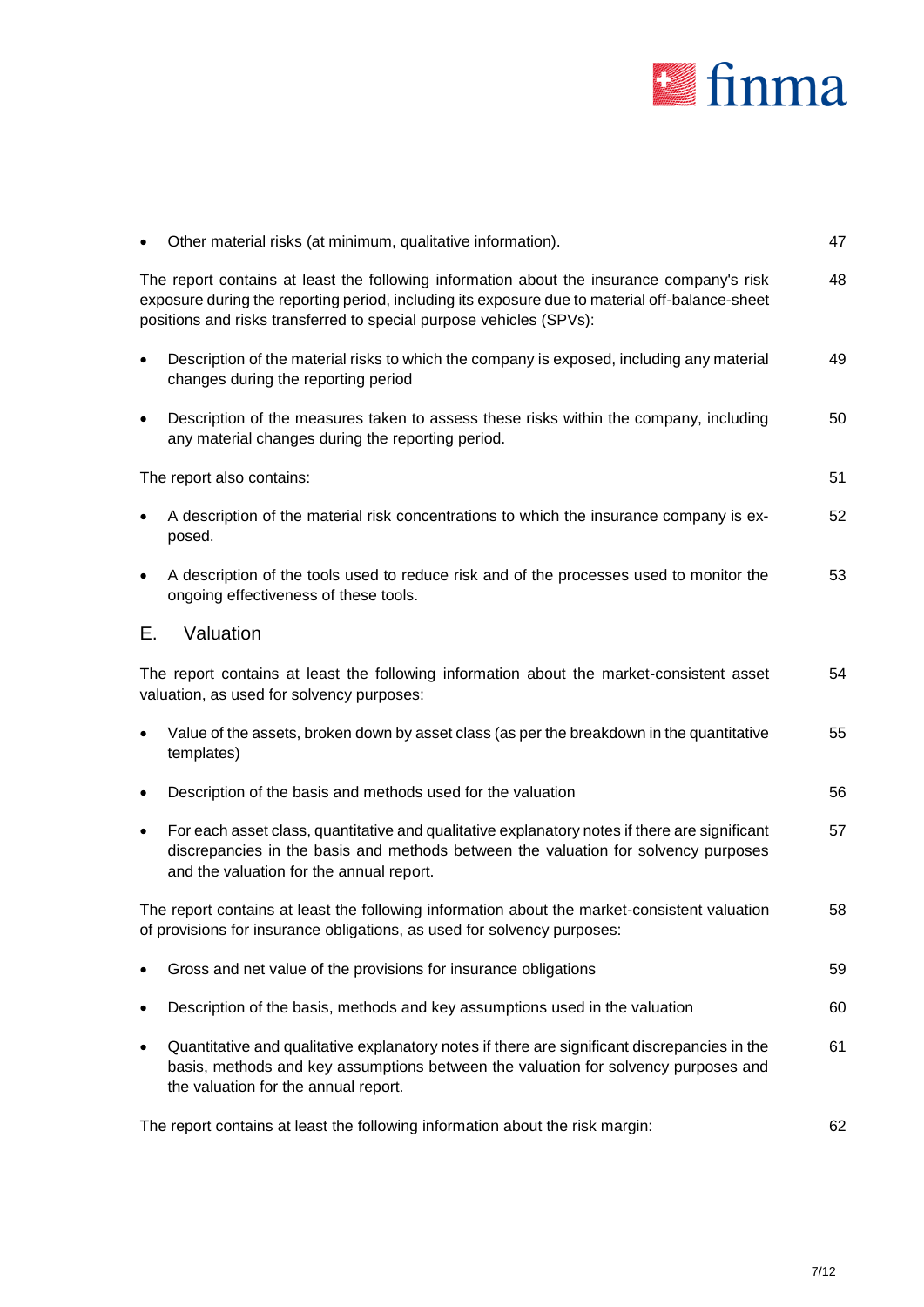

|           | Value of the risk margin and of the other effects on target capital                                                                                                                                                                                                                      | 63 |
|-----------|------------------------------------------------------------------------------------------------------------------------------------------------------------------------------------------------------------------------------------------------------------------------------------------|----|
|           | Description of the basis, methods and key assumptions used.                                                                                                                                                                                                                              | 64 |
|           | The report contains at least the following information about the market-consistent valuation<br>of other liabilities, as used for solvency purposes:                                                                                                                                     | 65 |
| ٠         | Value of provisions for other liabilities                                                                                                                                                                                                                                                | 66 |
|           | Description of the basis, methods and key assumptions used in the valuation.                                                                                                                                                                                                             | 67 |
| F.        | Capital management                                                                                                                                                                                                                                                                       |    |
|           | The report contains at least the following information about the insurance company's capital<br>management:                                                                                                                                                                              | 68 |
|           | Goals, strategy and time horizon for capital planning                                                                                                                                                                                                                                    | 69 |
|           | Structure, level and quality of the equity capital reported in the annual report                                                                                                                                                                                                         | 70 |
| ٠         | Description of any material changes during the reporting period                                                                                                                                                                                                                          | 71 |
| $\bullet$ | Quantitative and qualitative explanatory notes if there are significant discrepancies be-<br>tween the equity capital reported in the annual report and the difference between the<br>assets and liabilities based on a market-consistent valuation, as used for solvency pur-<br>poses. | 72 |
| G.        | Solvency                                                                                                                                                                                                                                                                                 |    |
|           | The insurance company provides information about its choice of solvency model. Where<br>applicable, it justifies its choice of an internal model, describes the model's salient features,<br>and indicates whether it has been approved by FINMA.                                        | 73 |
|           | The report contains at least the following information about the target capital (with explanatory<br>notes):                                                                                                                                                                             | 74 |
|           | Breakdown of target capital into its key components                                                                                                                                                                                                                                      | 75 |
|           | Breakdown of market risk and insurance risk into their key components                                                                                                                                                                                                                    | 76 |
|           | Comparison with the corresponding information from the previous reporting period.                                                                                                                                                                                                        | 77 |
|           | The report contains at least the following information about the risk-bearing capital (with<br>explanatory notes):                                                                                                                                                                       | 78 |
|           | Breakdown of risk-bearing capital into its key components                                                                                                                                                                                                                                | 79 |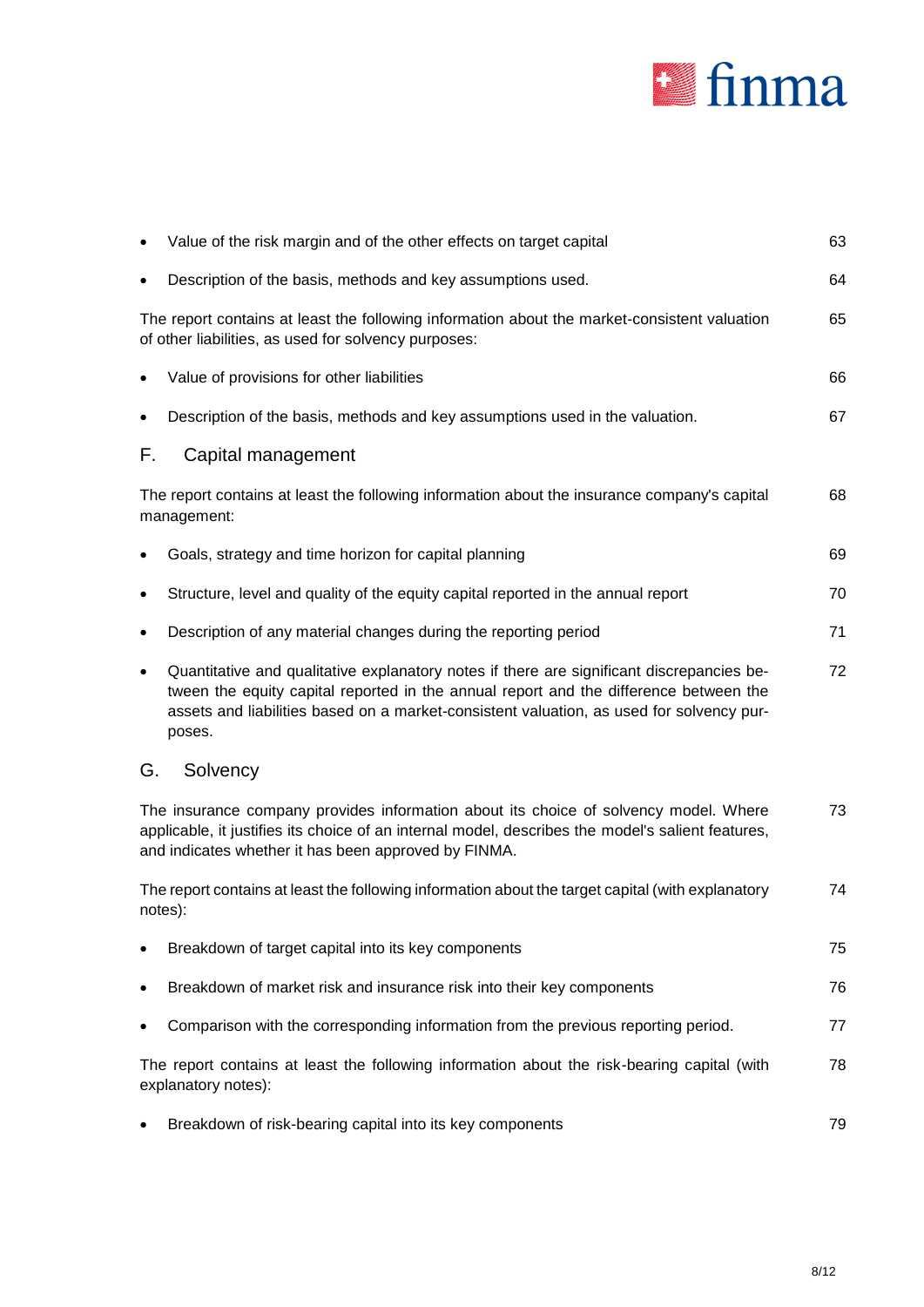

| Comparison with the corresponding information from the previous reporting period                                                                                                                                                                                     | 80 |
|----------------------------------------------------------------------------------------------------------------------------------------------------------------------------------------------------------------------------------------------------------------------|----|
| The insurance company comments on its reported solvency.                                                                                                                                                                                                             | 81 |
| In its report, the insurance company notes that the current information about solvency (risk-<br>bearing capital, target capital) is identical to the information which it has submitted to FINMA<br>and, where appropriate, that it is subject to regulatory audit. | 82 |
| V. Report on the financial condition of insurance groups                                                                                                                                                                                                             |    |
| Insurance groups supervised in Switzerland publish a report on their financial condition.                                                                                                                                                                            | 83 |
| Margin nos. 12-82 apply by extension to the financial condition report of insurance groups.                                                                                                                                                                          | 84 |
| The financial condition report of insurance groups contains the following additional<br>information.                                                                                                                                                                 | 85 |
| In relation to business activities:                                                                                                                                                                                                                                  | 86 |
| Description of the legal structure of the group                                                                                                                                                                                                                      | 87 |
| Listing of the main subsidiaries and shareholdings showing the qualitative or quanti-<br>tative shareholding structure                                                                                                                                               | 88 |
| Listing of branches with a significant share of the business in relation to the parent<br>company                                                                                                                                                                    | 89 |
| Quantitative and qualitative information about special purpose vehicles (e.g. risk<br>transfer and capital transfer companies) and joint ventures.                                                                                                                   | 90 |
| In relation to performance:<br>٠                                                                                                                                                                                                                                     | 91 |
| Quantitative information about key markets (in terms of premium volumes)                                                                                                                                                                                             | 92 |
| Qualitative information about relevant group activities / transactions.                                                                                                                                                                                              | 93 |
| In relation to risk profile:                                                                                                                                                                                                                                         | 94 |
| Qualitative and quantitative information about significant risk concentrations at group<br>level.                                                                                                                                                                    | 95 |
| In relation to capital management:                                                                                                                                                                                                                                   | 96 |
| Listing of main subsidiaries                                                                                                                                                                                                                                         | 97 |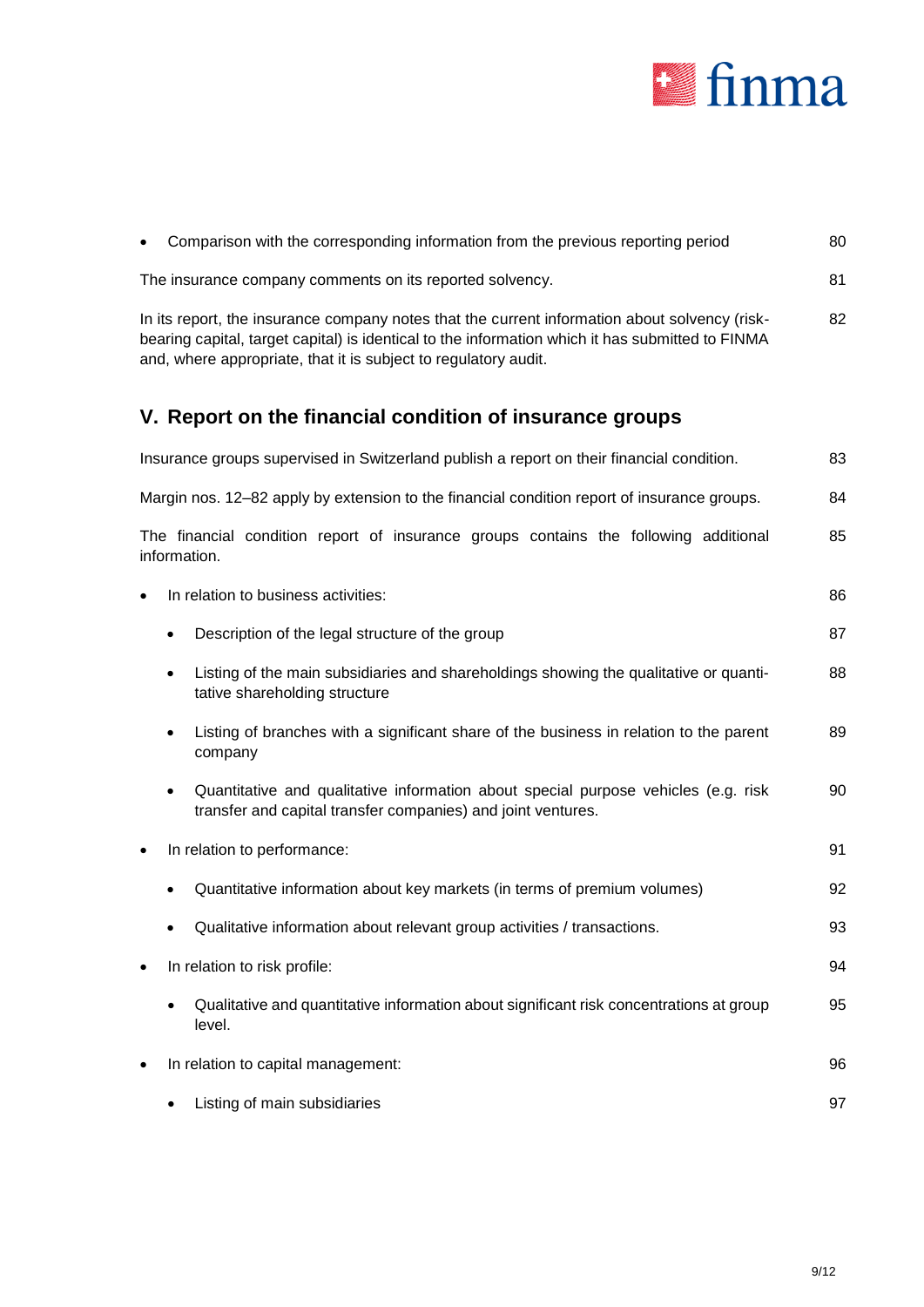

| Documentation of changes to equity capital, if not already published in the annual | 98 |
|------------------------------------------------------------------------------------|----|
| report                                                                             |    |

 Explanatory notes about the capitalisation structure, in particular about hybrid, contingent and mezzanine capital. 99

### **VI. Overall financial condition report**

Insurance groups which are supervised in Switzerland can publish an overall financial condition report covering the insurance group and its insurance companies in Switzerland. 100

The overall report presents the required information separately at insurance company and insurance group level. 101

### <span id="page-9-0"></span>**VII. Quantitative templates**

FINMA defines quantitative templates for the financial condition reports of insurance companies (see appendix 1) and insurance groups (see appendix 2). 102

The quantitative templates "Market-consistent balance sheet" and "Solvency" do not apply to insurance companies domiciled outside Switzerland. 103

The quantitative templates contain information about the reporting period, the previous reporting period and, where necessary, any interim adjustments. 104

### **VIII. Responsibility (sign-off)**

The executive body charged with the management, supervision and control of the company is responsible for the financial condition report and signs off its disclosure within the meaning of this circular. The general agent signs off the FCR for insurance companies under Article 2 para. 1 let. b ISA. 105

### **IX.Publication requirements and deadlines**

The insurance company or group publishes the financial condition report on its website by 30 April each year. 106

Insurance companies which do not have a website must provide the FCR in hard copy form free of charge within twenty days following the request to do so. 107

The financial condition report is made available to FINMA as soon as it has been published. 108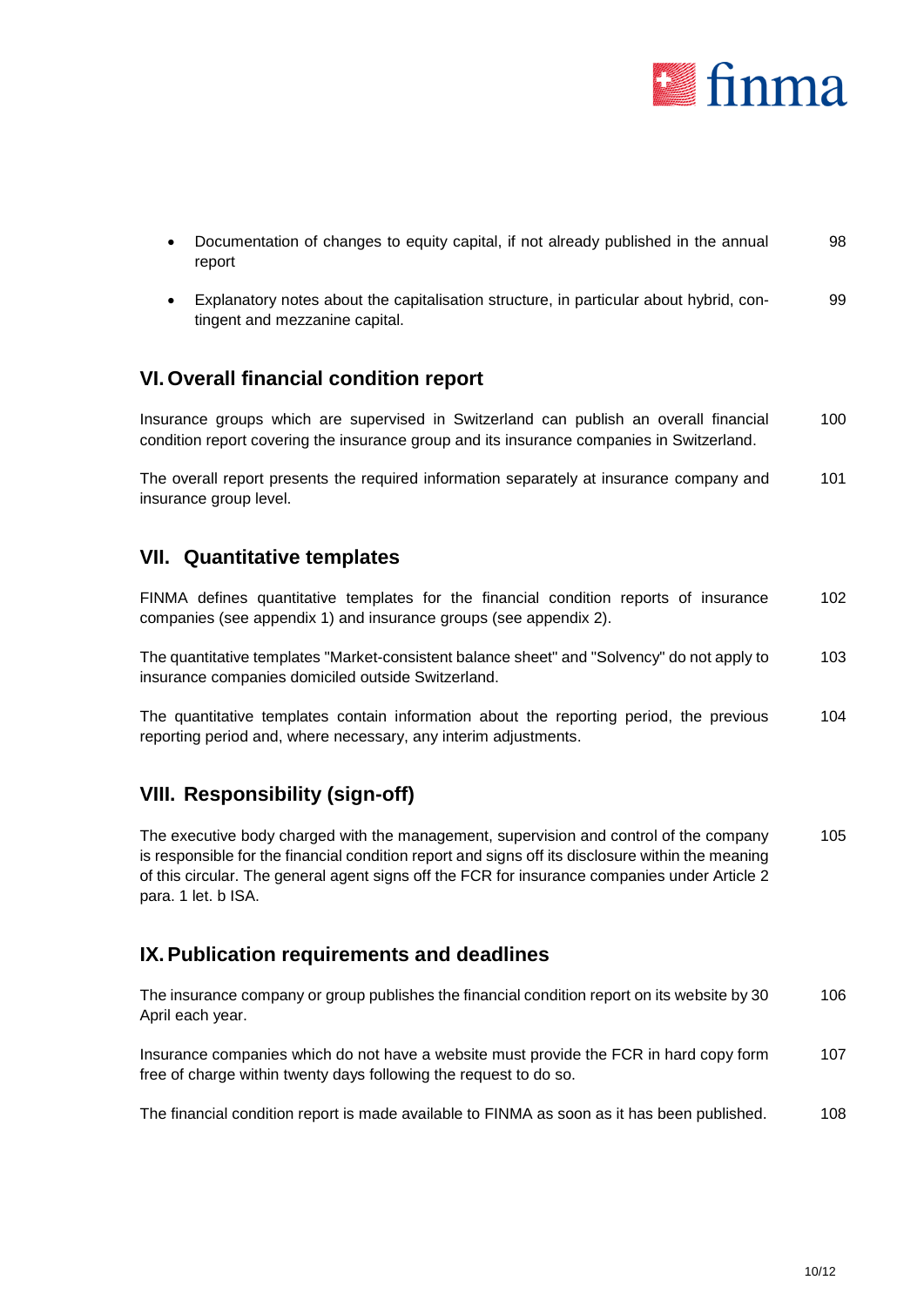

| Insurance companies which meet the following conditions in the reporting period and the<br>previous reporting period may be exempted from the requirement to publish a financial<br>condition report:                                                        | 109 |
|--------------------------------------------------------------------------------------------------------------------------------------------------------------------------------------------------------------------------------------------------------------|-----|
| Gross premiums written (in all lines of business) less than CHF 10 million;<br>$\bullet$                                                                                                                                                                     | 110 |
| Gross technical provisions (in all lines of business) less than CHF 50 million; and<br>$\bullet$                                                                                                                                                             | 111 |
| Small number of policyholders.<br>$\bullet$                                                                                                                                                                                                                  | 112 |
| Insurance companies must submit a request for exemption to FINMA no later than 30 days<br>after the end of the reporting period. The exemption remains in place for as long as the<br>conditions set out in margin nos. 110, 111 and 112 are met.            | 113 |
| Insurance companies domiciled outside Switzerland (Art. 2 para. 1 let. b ISA) may ask to be<br>exempted from the requirement to publish a financial condition report if they are subject to<br>an equivalent disclosure regime in their country of domicile. | 114 |
| FINMA may allow additional exceptions on a case-by-case basis.                                                                                                                                                                                               | 115 |
| X. Transitional provisions                                                                                                                                                                                                                                   |     |

The insurance company or group submits the financial condition report for the 2016 reporting period to FINMA by 30 June 2017. Following a review of these reports, FINMA decides whether and when they should be published in their entirety (Art. 216*b* para. 3 ISO). Comparisons with information from the previous reporting do not need to be included in the report. 116

From 2018 onwards (i.e. beginning with the 2017 reporting period), insurance companies or groups will publish the FCR by 30 April at the latest. 117

The disclosures in margin nos. 13.1–13.7 must be made for the first time in the FCR relating to financial year 2021. 118\*